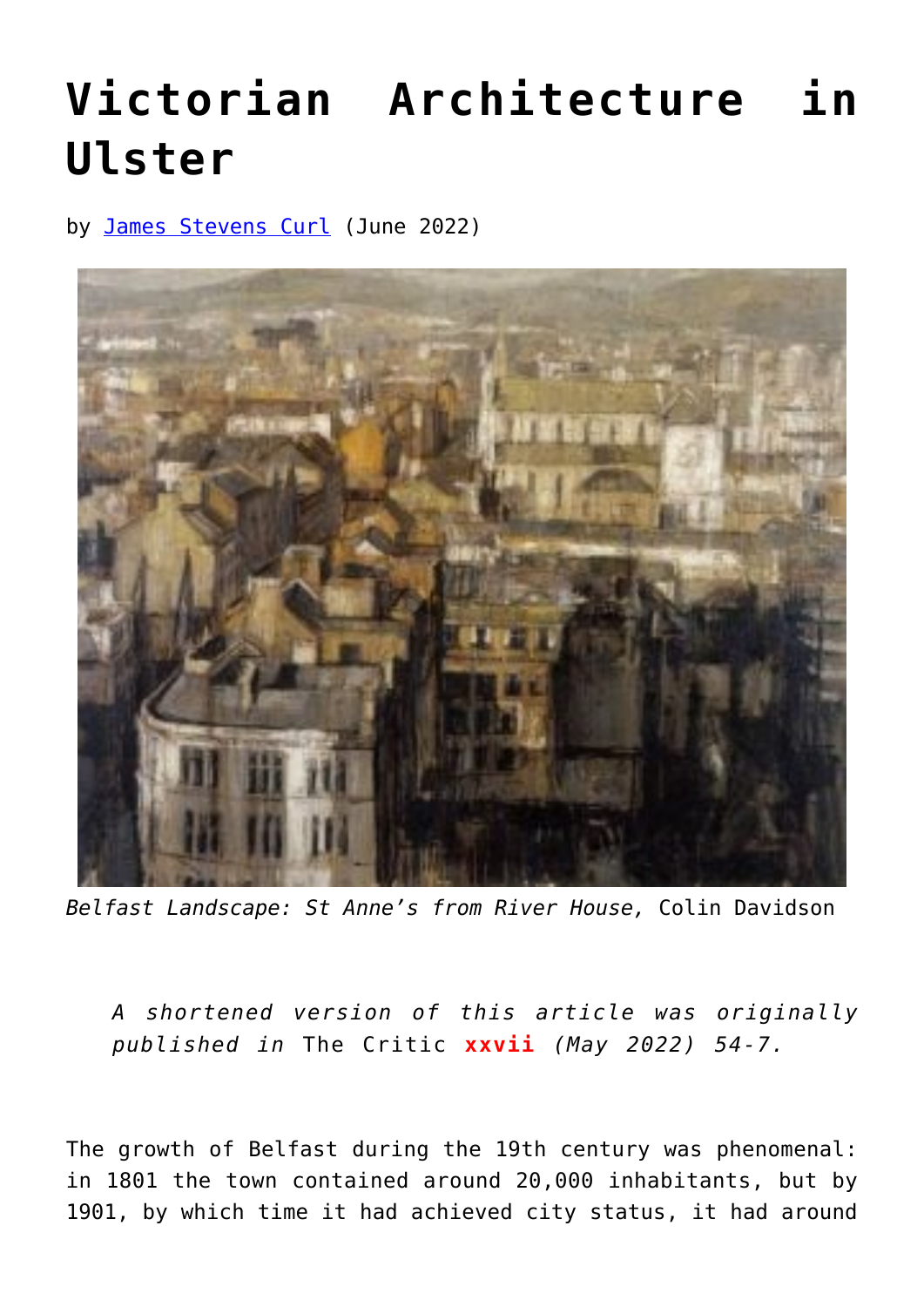349,000. The Georgian town benefited greatly from the trade in linen rather than its manufacture (which came later), and the influence of those interested in learning and literature was much stronger than would be the case in the following century, earning the place the accolade of 'Athens of the North'. Cultural life was strongly influenced by the close links with Scotland, for young men from Ulster were obliged to study at Scots universities, notably Edinburgh and Glasgow, because Oxford and Cambridge were closed to non-Anglicans. Belfast had printing-presses in the 1690s, and a newspaper, the *Belfast News-Letter*, was established in 1737. In 1788 the Belfast Society for Promoting Knowledge founded a library, which morphed into the Linen Hall Library, still in existence today. After the Union of Ireland with Great Britain following the Act of 1800, and the end of the French Wars, Belfast's port was improved, and shipbuilding began to assume a position of great importance. Foundries, banks, educational establishments, a museum, a chamber of commerce, and much else were set up. Soon, the town was to be called Linenopolis on account of its great number of linen-mills and warehouses, and by the 1880s it was the chief manufacturing and trading centre for linen in the world. Shipbuilding expanded enormously (notably the great yards of Harland & Wolff), as did marine engineering, machine-making, rope manufacture, distilling, tobacco-works, and many associated industries, so by the end of the Victorian age the then city was well-endowed with fine public buildings, banks, public-houses, churches, hospitals, schools, banks, and large mansions for the prosperous classes, nothing of which was suggested in the appallingly biased images of the city portrayed in the media from the late-1960s onwards. There were also a great many small terrace-houses for the working classes, and a fine new cemetery, brilliantly landscaped, with winding paths and numerous splendid monuments to prosperous local families.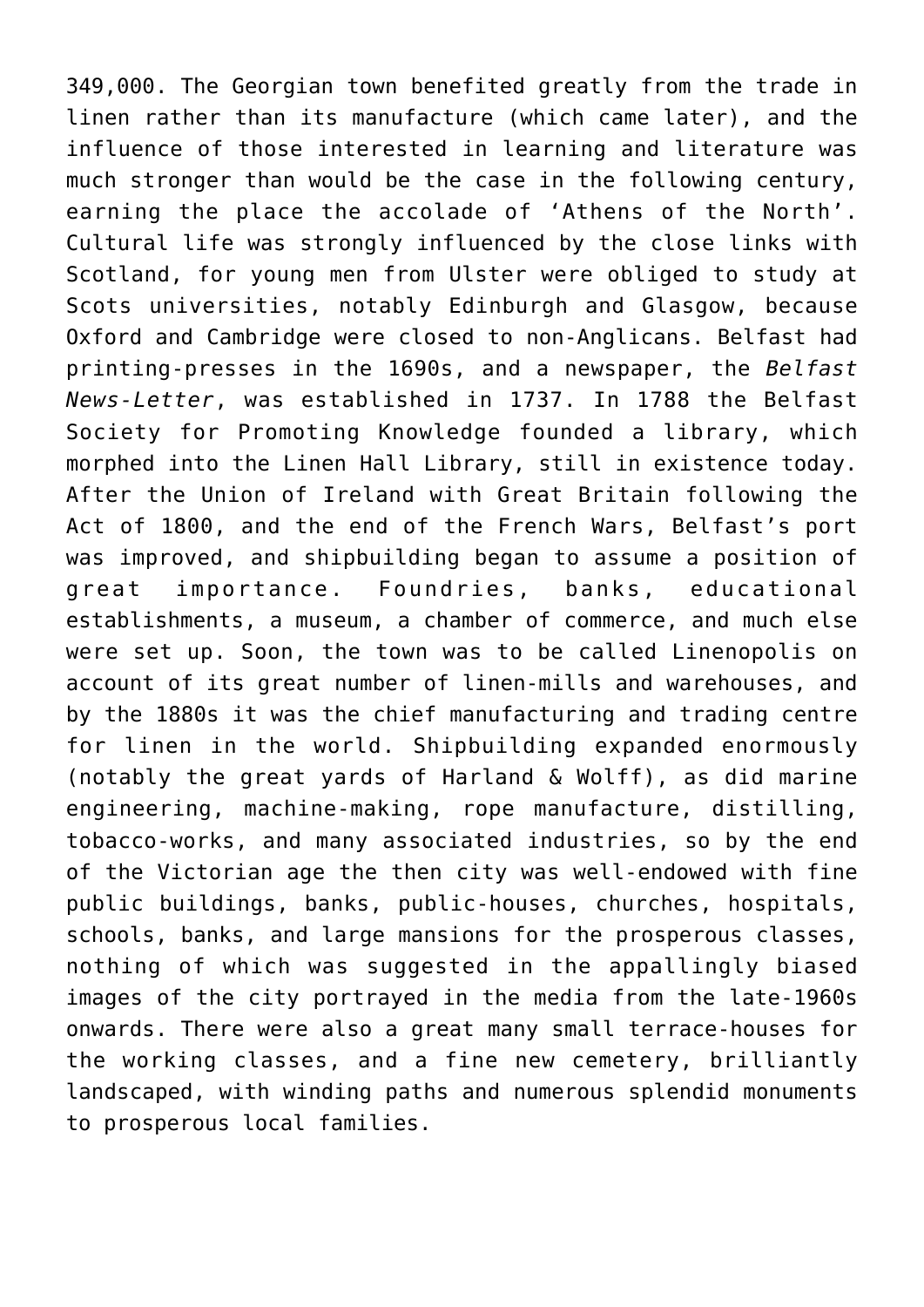

Figure 1: Palm House, Botanic Gardens, Belfast, designed by Lanyon: the central element (1859) was by Young & Co. of Edinburgh, and the wings (1839-40) were by Richard Turner of Dublin (© James Stevens Curl).

Now impressive buildings need not only money, prosperity, and building skills to be made possible, but architects to design them, and several gifted men rose to the occasion with considerable success. One of the first was English-born Charles Lanyon (1813-89), who designed the Crumlin Road Gaol (1841-4—influenced by Pentonville in London) and the noble Italianate Court House (1848-50—now derelict) opposite. His Palm House, Botanic Gardens, Belfast (1839-40 and 1852) *(see Figure 1)*, is an early and elegant example of curvilinear iron-and glass construction, built with Richard Turner (c.1798-1881) of Dublin, predating Turner's London collaborations with Decimus Burton (1800-81) at Regent's Park and Kew Gardens. Lanyon was the architect for the Tudor Gothic Queen's College (1846-9—now the Lanyon Building of The Queen's University of Belfast). In 1854 Lanyon took his pupil, William Henry Lynn (1829-1915), into partnership: the firm was responsible for such splendid buildings as the very grand Italian palazzo that is the Custom House (1854-7) *(Figure 2)*, and Lynn was the architect of several distinguished works of architecture both as a partner in the firm and later on his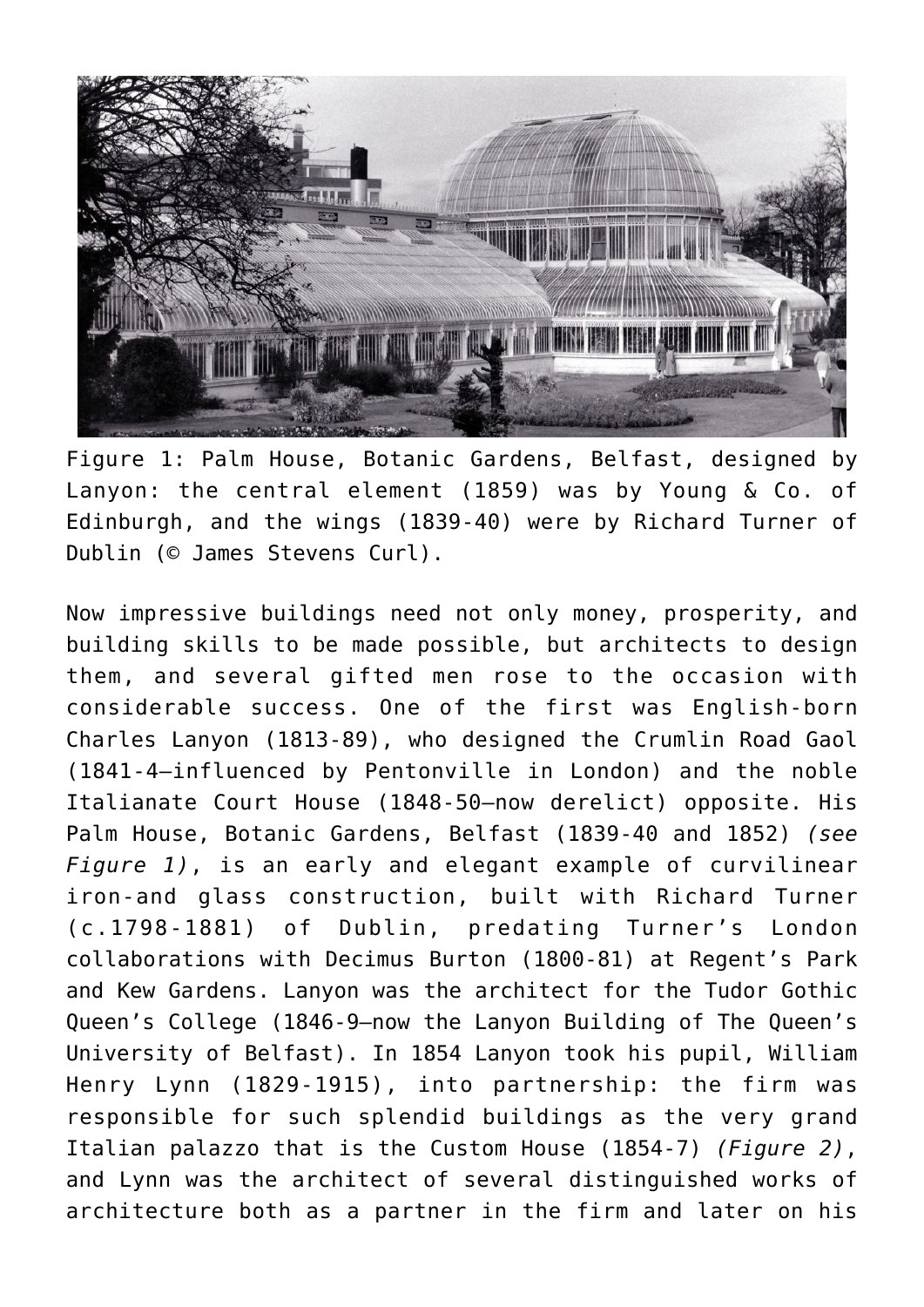

Figure 2: The Custom House, Queen's Square, Belfast, by Lanyon & Lynn (1854-7), a fine essay in the Italianate palazzo style (from James Stevens Curl's 'Victorian Architecture: Diversity & Invention' [Reading: Spire Books, 2007]).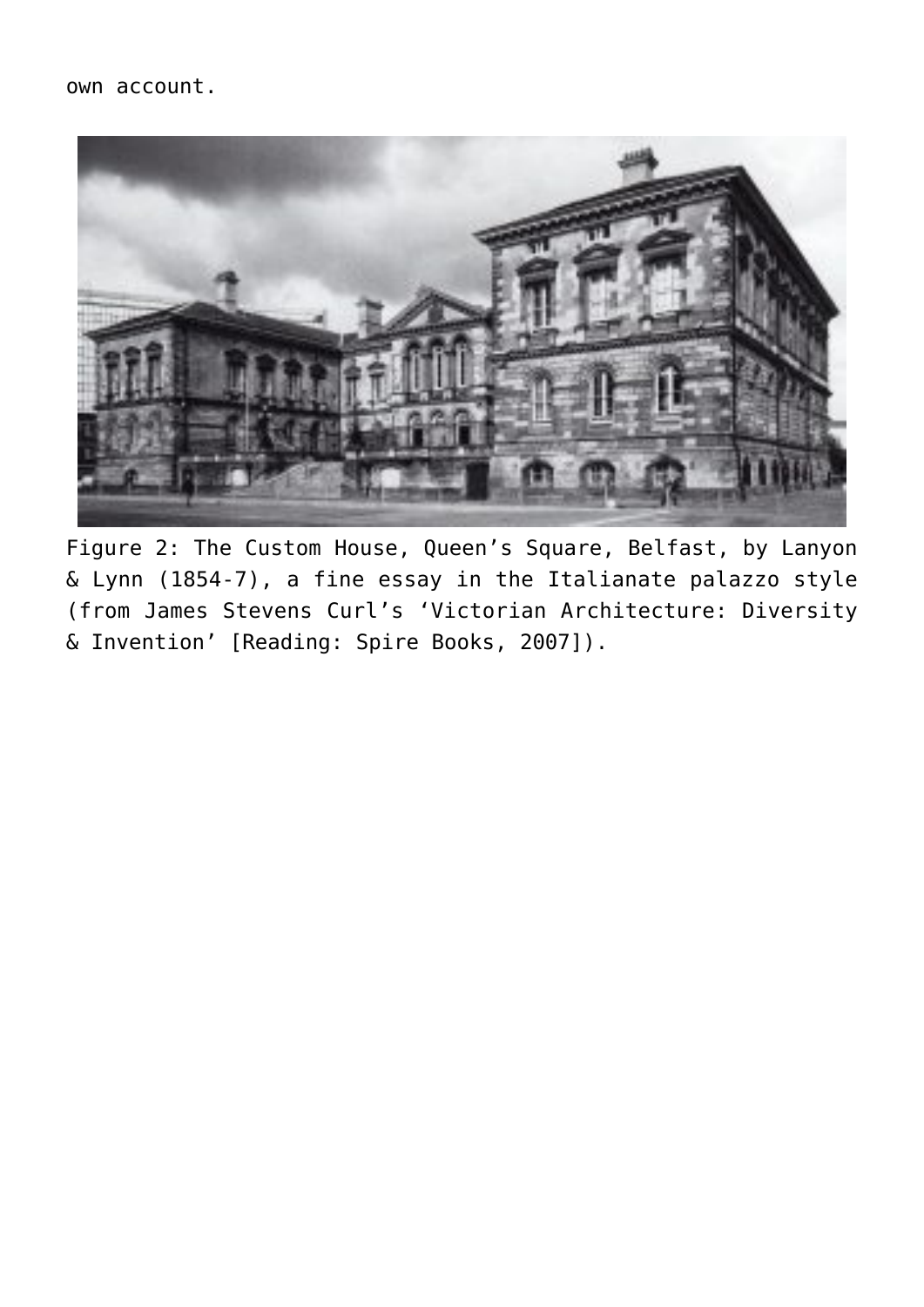

\*\*Figure 3: Front of the wrapper of Harron's book, showing the handsome Riverside Reformed Presbyterian Church, Newry, County Down (1865-6), with its polychrome brickwork, stone dressings, Flamboyant tracery in the circular window, and tall campanile with Germanic helm-roof.

But there was another, whose work is now celebrated in W.J. Barre 1830-1867: *A Vigorous Mind* by Paul Harron *(Figure 3)*, published (2021) by the excellent Ulster Architectural Heritage Society (and beautifully printed by the oldestablished firm of W.&G. Baird of Antrim) as part of the series Architects of Ulster. Barre was one of the most prolific of Ulster architects, and certainly left his mark on the Province, and especially on Belfast, having been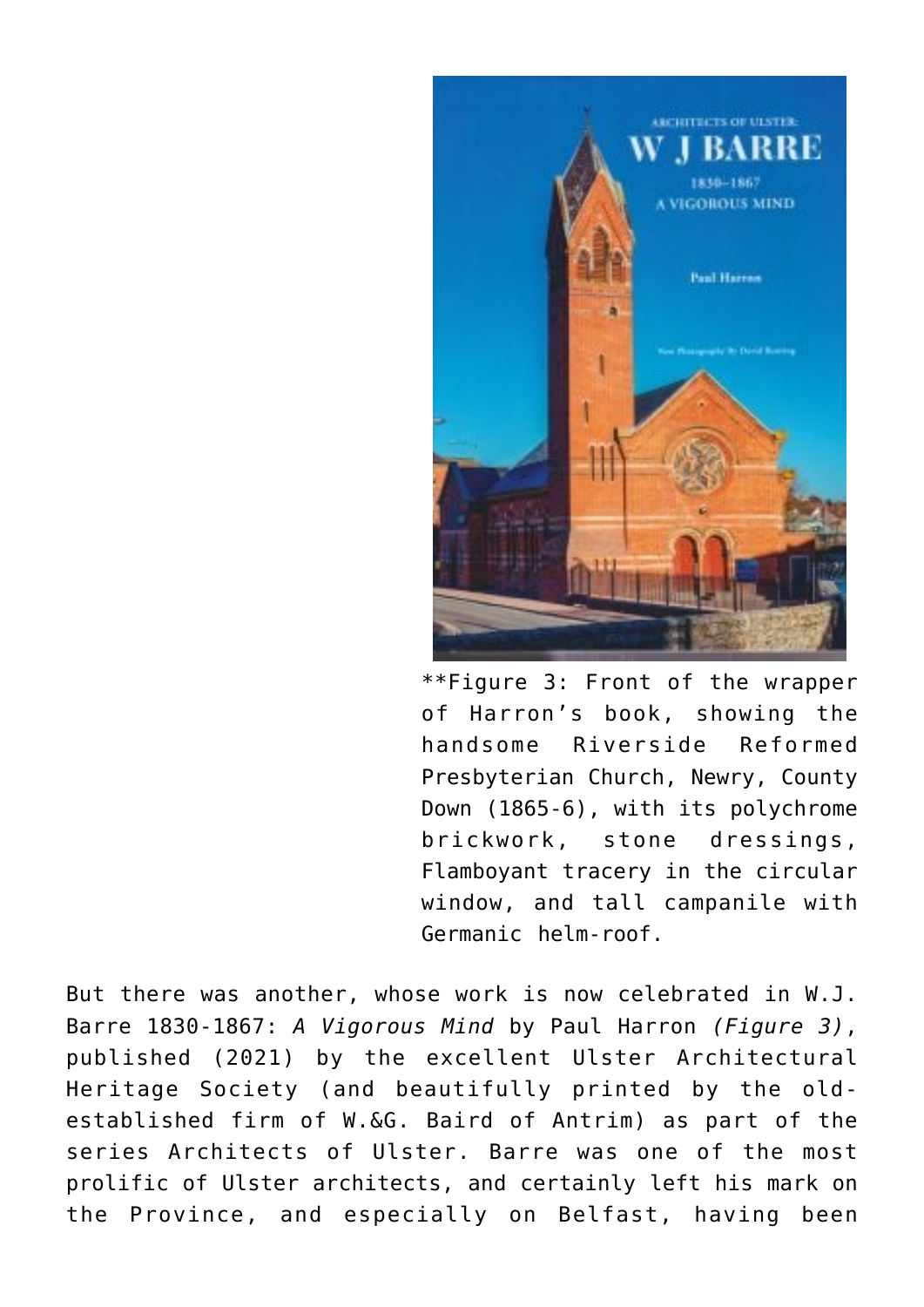responsible for several splendid buildings. These include The Ulster Hall, which he won in competition in 1859, at a time when Belfast was being described as 'the commercial metropolis of Ireland … appropriately as at once the Liverpool and Manchester of this portion of the United Kingdom.' The Hall *(Figure 4)* was opened in 1862, and remained Belfast's principal musical venue (its fine acoustic makes it admirable for concerts by the acclaimed Ulster Orchestra). Among other important works by Barre in Belfast are the former Methodist Church, University Road (1863-5), a polychrome Lombardic-Romanesque brick job with an Italianate campanile featuring spectacular machicolations *(Figure 5)*; the Albert Memorial Clock (1865-9), a Gothic design embellished with a statue of the Prince (d.1861) by Samuel Ferris Lynn (1834-76), brother of W.H. Lynn *(Figure 6)*; and the robustly detailed polychrome Italian palazzo of the former linen warehouse (now Bryson House), Bedford Street (1865) *(Figure 7)*.

Barre's grandest mansion was Clanwilliam (now Danesfort) House, erected for the magnate, Samuel Barbour (1830-78), whose linen-thread manufactory was the largest in the world. Danesfort is now the US Consulate, and there is no doubt it is a real showstopper: Mark Bence-Jones (1930-2010) called it 'one of the finest High-Victorian mansions in Ireland' (though I query this terminology as it poses the question as to what might be 'Low-Victorian'), and it is a thumpingly overemphasised corker of a house, with vigorously-carved details, pierced parapets, and no bashfulness in its eclectic invention *(Figure 8)*. What a shame Barre's Frenchified Roxborough Castle (from 1865), outside Moy, County Tyrone, designed for James Molyneux Caulfeild (1820-92), 3rd Earl of Charlemont from 1863, was destroyed in 1922 *(Figure 9)*, like so many Irish houses of the landed gentry and aristocracy! Harron suggests that a very fine house, Bessmount, Tyholland, County Monaghan, might be by Barre, even though it was built in 1868: certainly the polychrome brickwork is handled with great assurance, as is the massing of the various disparate elements, and indeed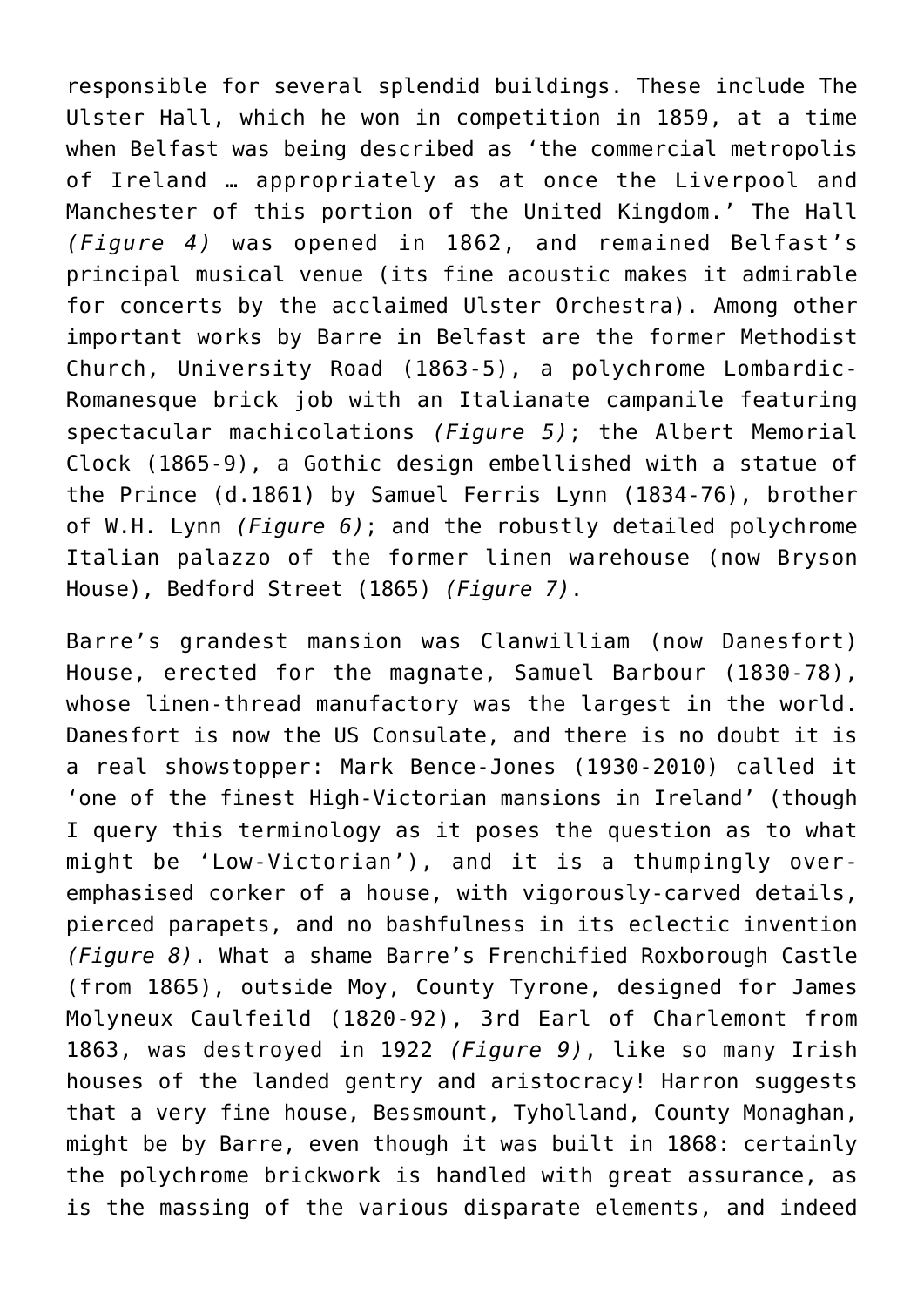the whole building is of very high quality. Especially delightful is the naturalistic carving of capitals, etc., featuring gluttonous herons, bullrushes, a pike, frogs, a trtout, water-hens, squirrels, a spreadeagled bat, an owl, oak-leaves, and a curiously out-of-place monkey. Kevin V. Mulligan, though, in *South Ulster* (2013) in *The Buildings of Ireland* Series, proposes that John McCurdy (1824-85) might be a strong possibility as architect *(Figure 9a)*.



Figure 4: Barre's beautiful competition-winning drawing (1859) showing the interior of the Ulster Hall, Belfast.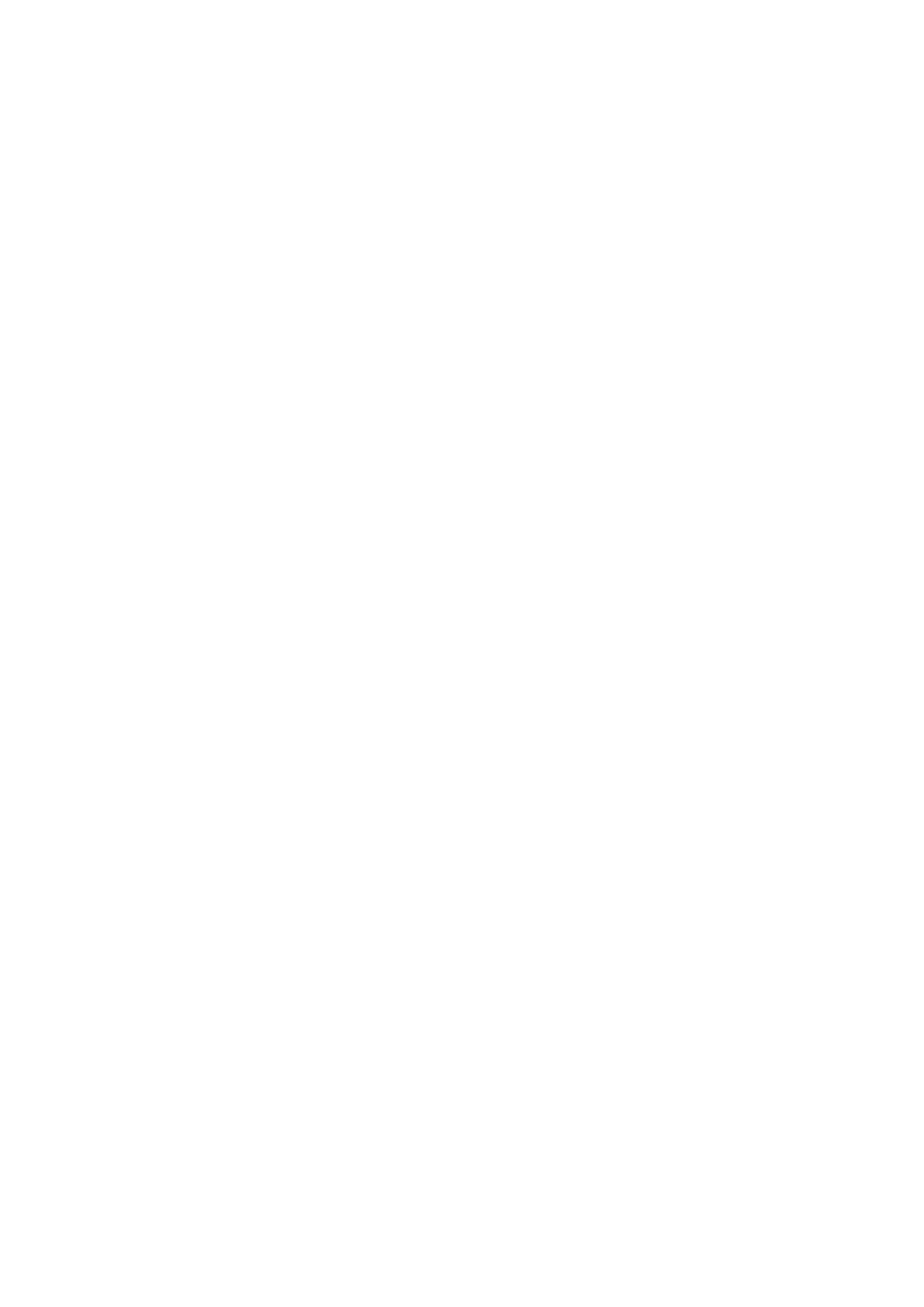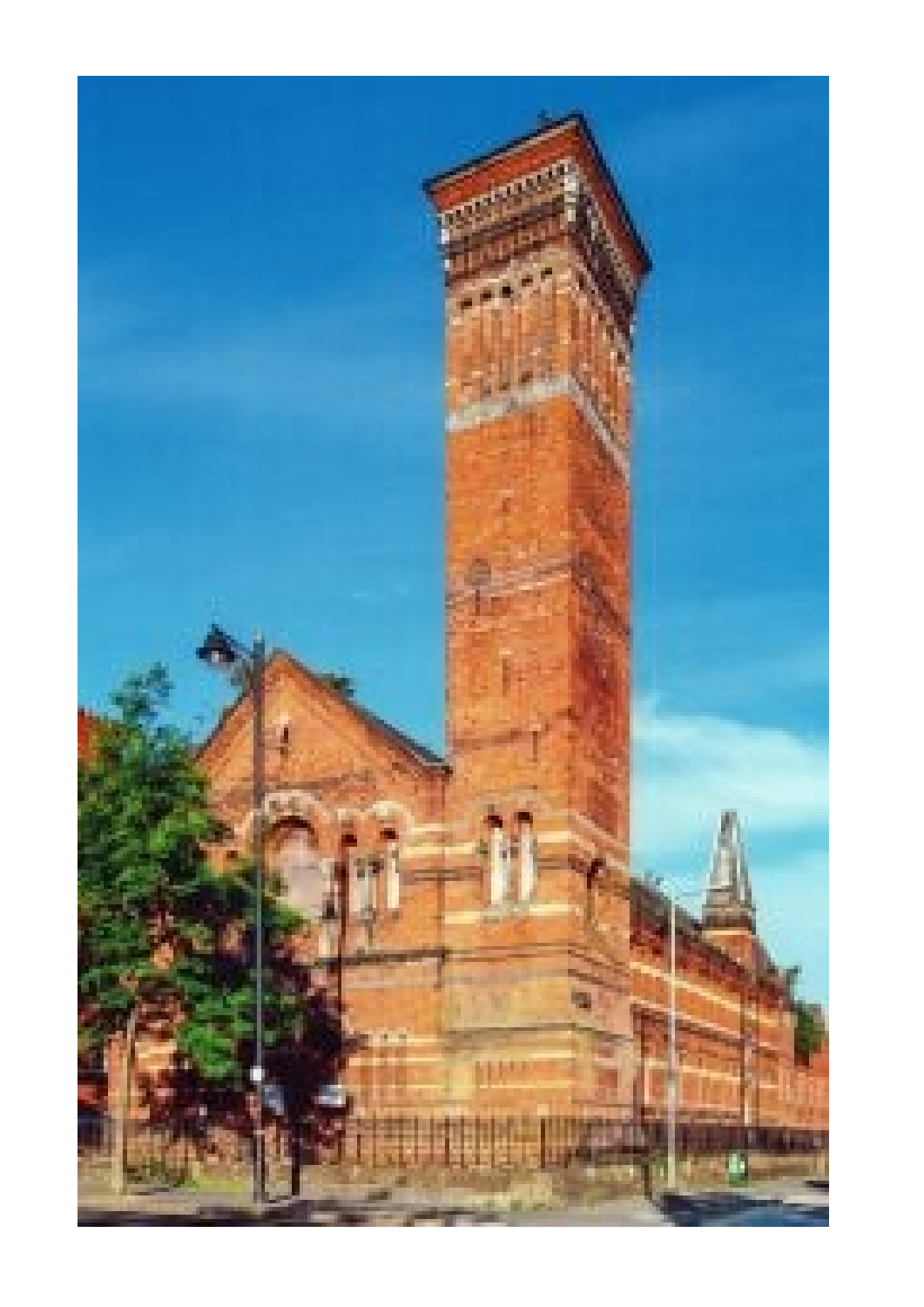Figure 5: University Road former Methodist Church, Belfast (1863-5), an assured composition with an Italianate campanile and confident use of polychrome brickwork with stone dressings.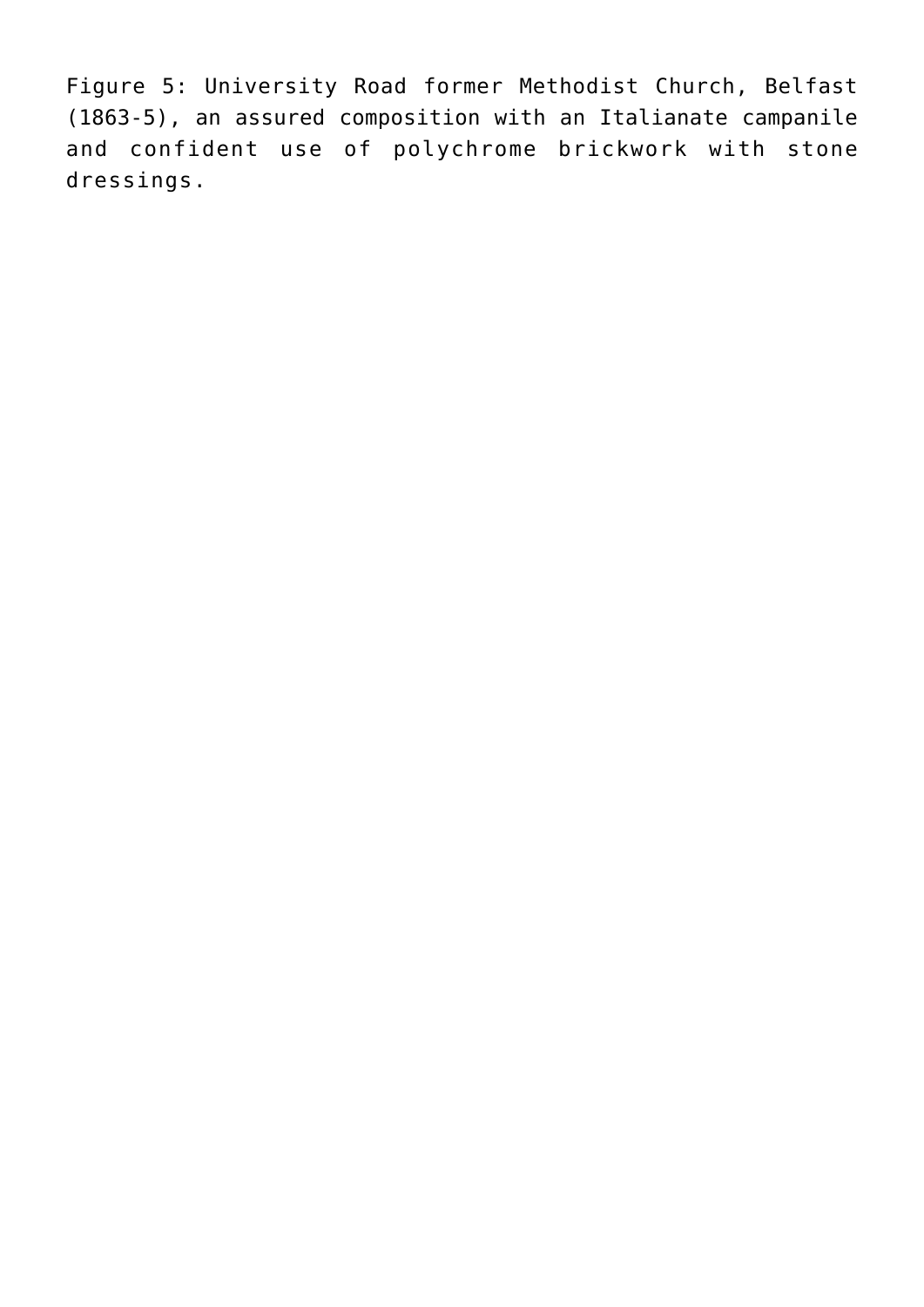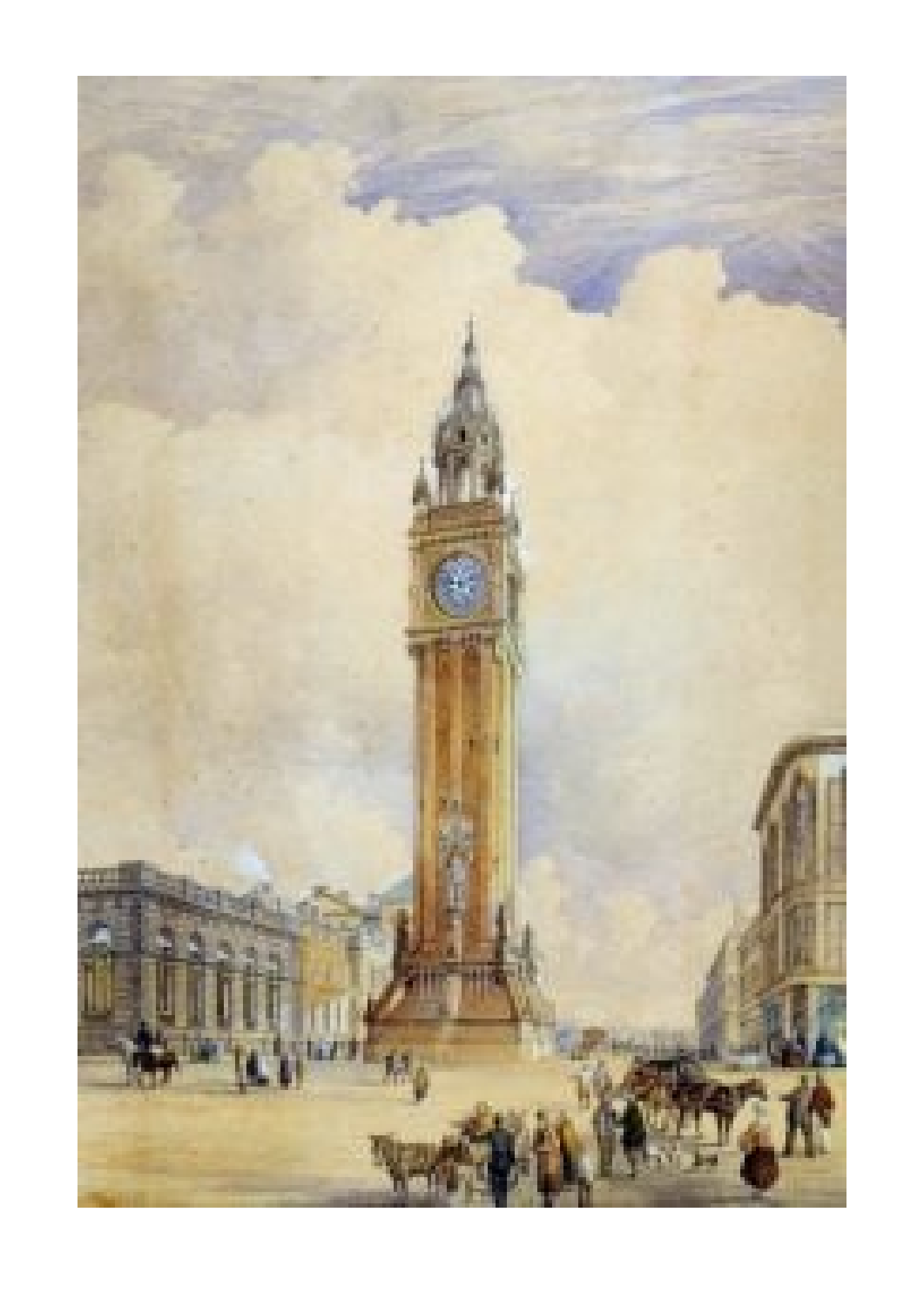Figure 6: Clock-tower built (1865-9) as the memorial to Albert, Prince Consort (1819-61—Queen Victoria's husband), in Belfast, shown in a fine drawing. The view from the same vantage-point today has been marred by tall buildings behind, all crassly unrelated to each other or to the environment, an all-too-common fault of insensitive Modernism.



Figure 7: Former linen warehouse, now known as Bryson House, Bedford Street, Belfast (1865), a noble Italianate palazzo, of brick with stone dressings, handled in masterly fashion. On the right is Barre's Ulster Hall.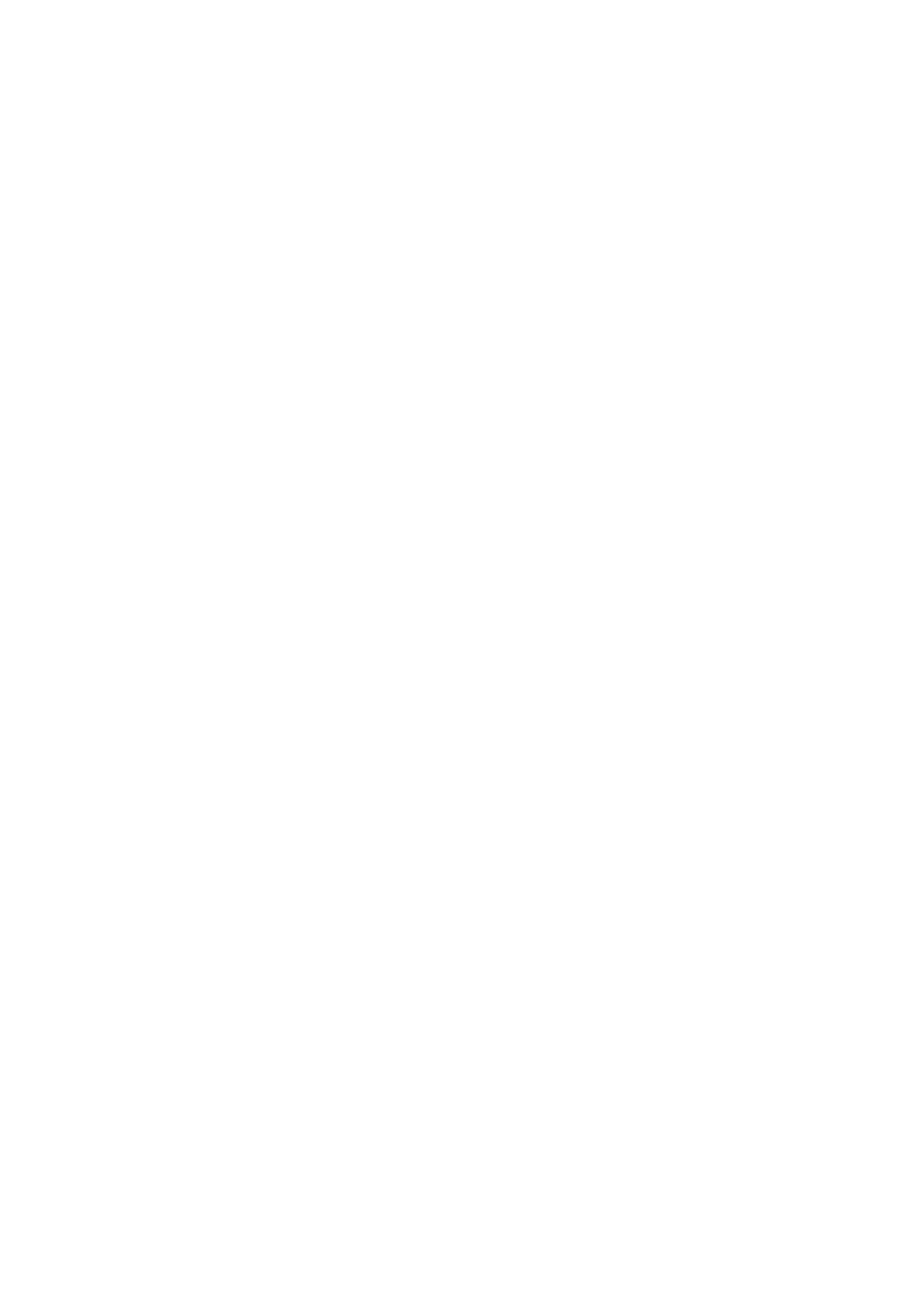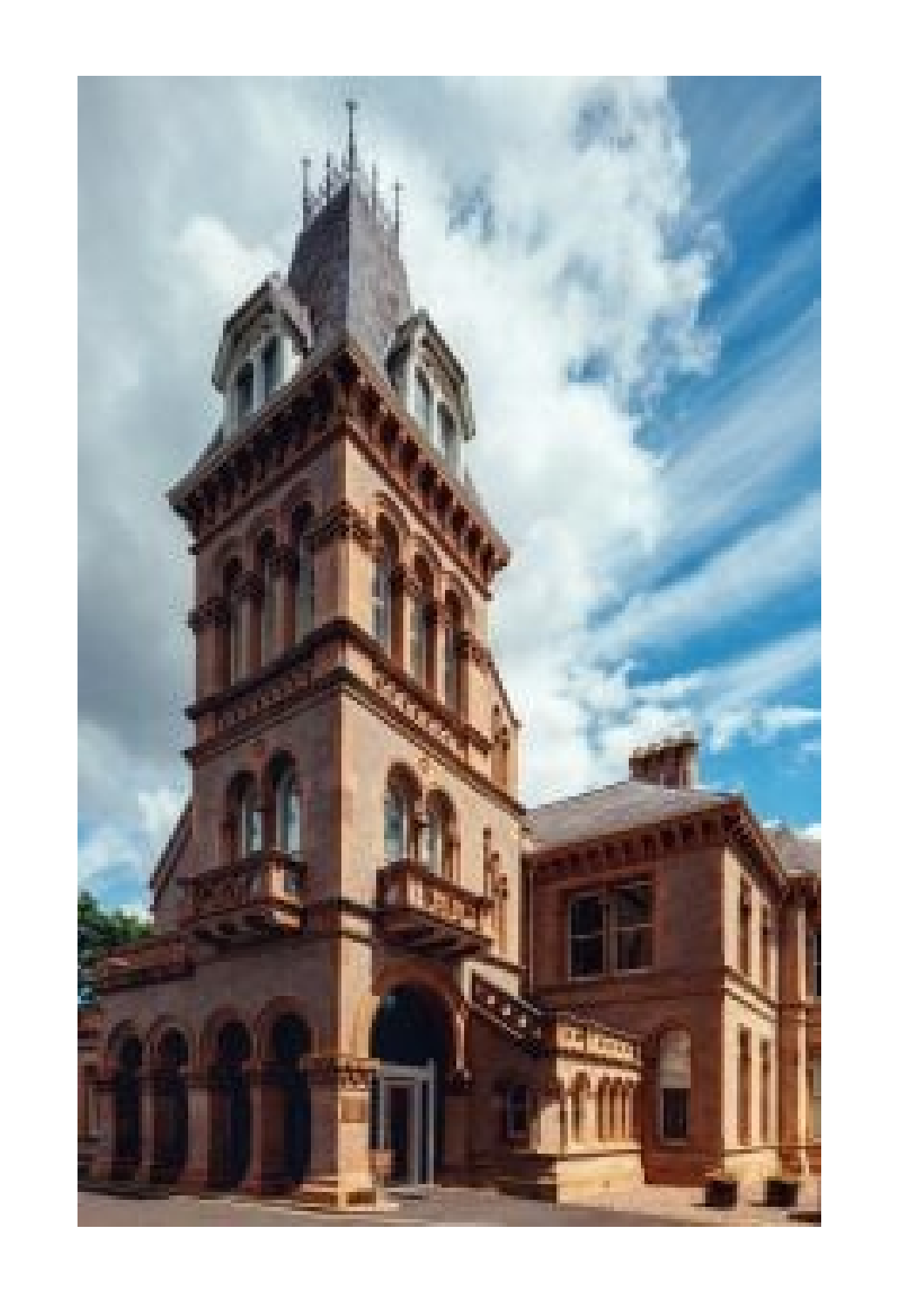Figure 8: Danesfort (formerly Clanwilliam) House, Malone Road, Belfast, a sumptuous mansion for an Ulster magnate.



Figure 9: Roxborough Castle, near Moy, County Tyrone, of 1865, Barre's greatest house, destroyed with much else in Ireland in 1922.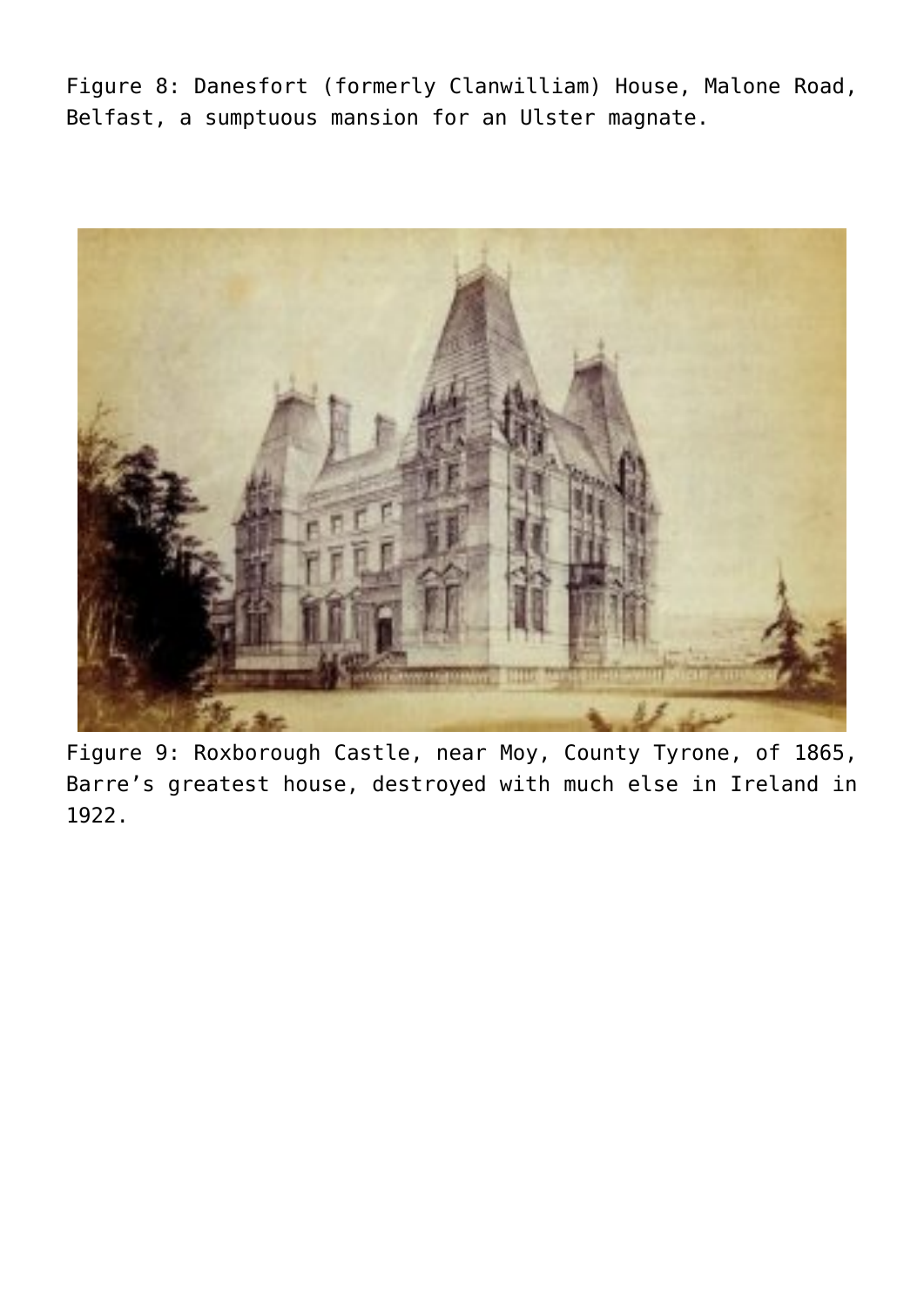THE BUILDINGS OF IRELAND **SOUTH ULSTER** ARMAGH, CAVAN AND MONAGHAN

to U. Madison



Figure 9A: Front of the wrapper of '*South Ulster: Armagh, Cavan, and Monaghan'* by Kevin V. Mulligan, in 'The Buildings of Ireland' Series (New Haven & London: Yale University Press, 2013), showing Bessmount, Tyholland, County Monaghan, remodelled 1868.

Barre was responsible for several churches, houses, commercial buildings, and other building-types, but he also designed some memorials, including the very peculiar concoction (1861-2) to Captain Francis Rawdon Moira Crozier (1796-1848), who perished in the ill-fated expedition commanded by Sir John Franklin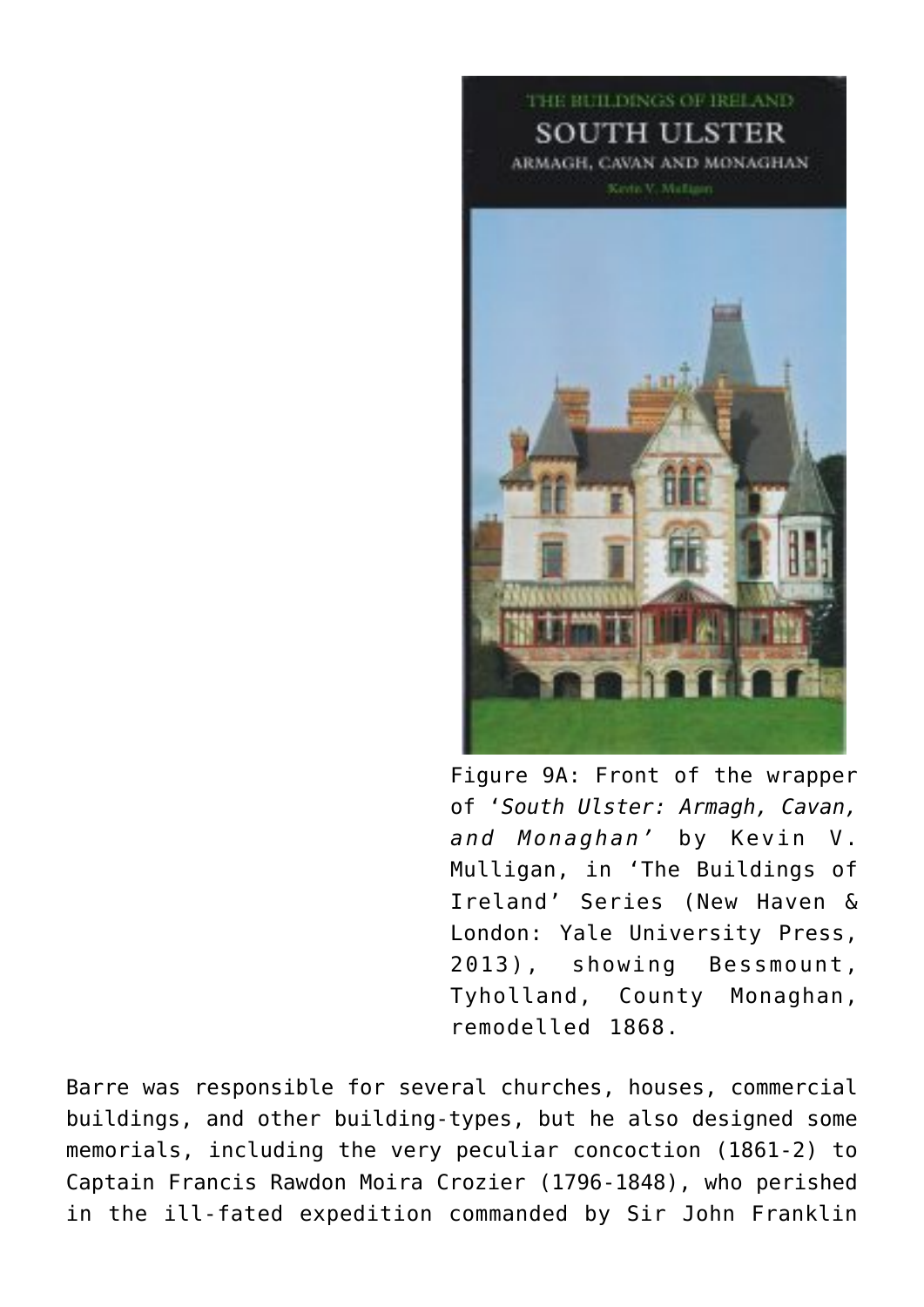(1786-1847) to the Arctic to find the North-West Passage. Crozier was a native of Banbridge, County Down, and it is in that town where his memorial stands today, a Gothic confection topped with a statue of the intrepid officer. Also featured are carvings showing the ships Erebus and Terror stuck in the ice, scallop-shells, anchors, an Arctic otter with a salmon in its mouth, and a convolvulus to emphasise Crozier's scientific interests. Four flying buttresses support the central octagonal structure carrying the statue: on those buttresses are what are supposed to be polar bears, but the sculptor, Dublin-based Joseph Robinson Kirk (1821-94), seems to have had an imperfect understanding of what such creatures actually looked like, for they resemble the improbable offspring of shaggy overgrown ferrets crossed with unattractive dogs, and furthermore they ludicrously present their rear ends to Captain Crozier high above them, in poses which have reduced me to helpless laughter every time I have paused to inspect the monument *(Figure 10)*. Barre was on much surer ground with his handsome obelisk (completed 1857) in Monaghan town in memory of Lieutenant-Colonel the Honourable Thomas Vesey Dawson (1819-54), of the Coldstream Guards, who fell at the Battle of Inkerman in the Crimean War *(Figure 11)*.

Barre was a versatile designer, who worked in several styles. His Classical work is convincing, as in the handsome Methodist Church in Darling Street, Enniskillen, County Fermanagh (1863-5), with its noble Roman Corinthian pedimented front *(Figure 12)*: its galleried interior is a smaller and less ornate version of the Ulster Hall in Belfast. But if his grander, more showy buildings were often highly competent works of architecture, so were his exquisite miniatures, of which the most perfect is the former gatelodge to Belmont Presbyterian Church, Belfast, with its beautiful polychrome brickwork (red, yellow, and blue-black) and central chimney *(Figure 13)*.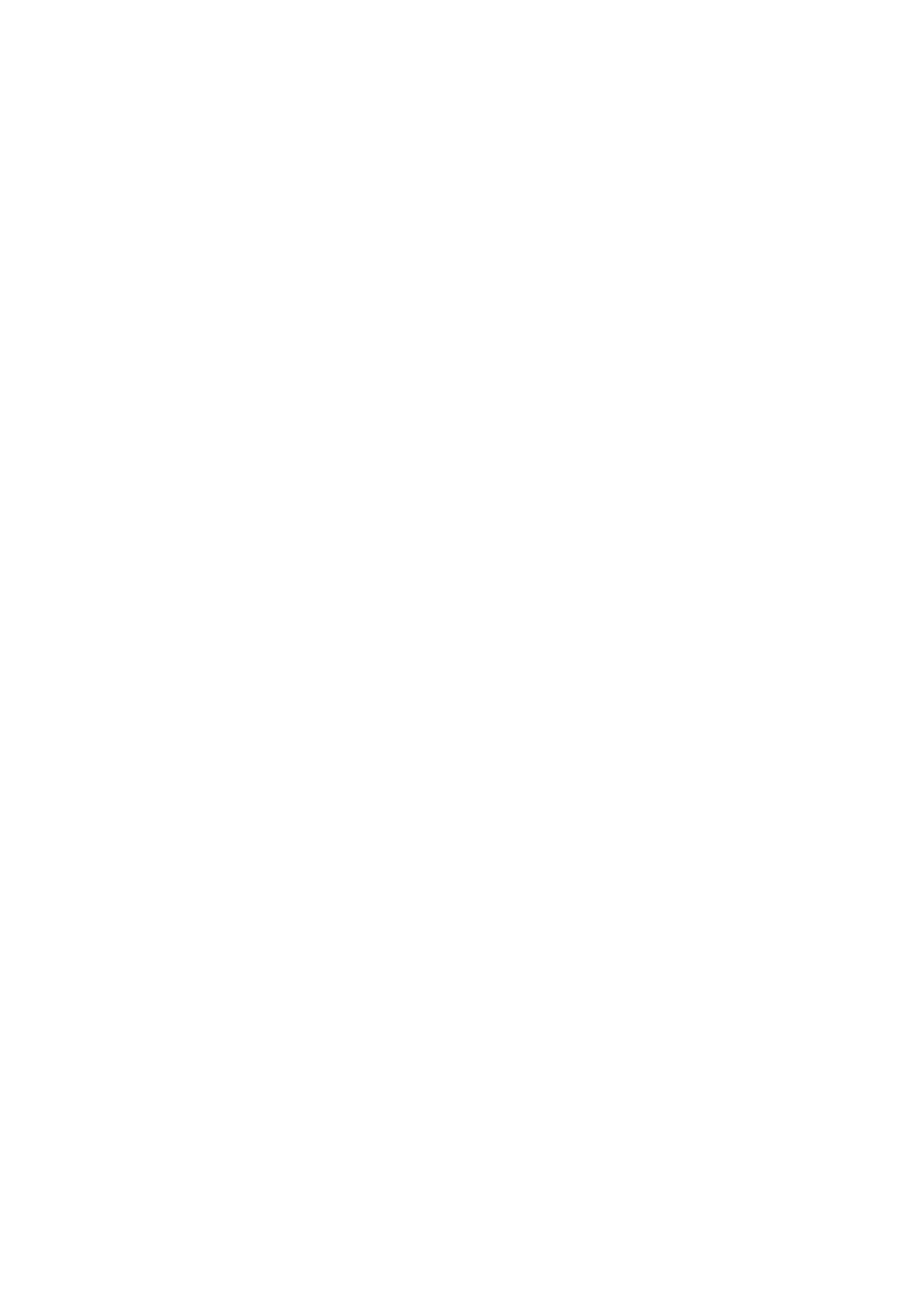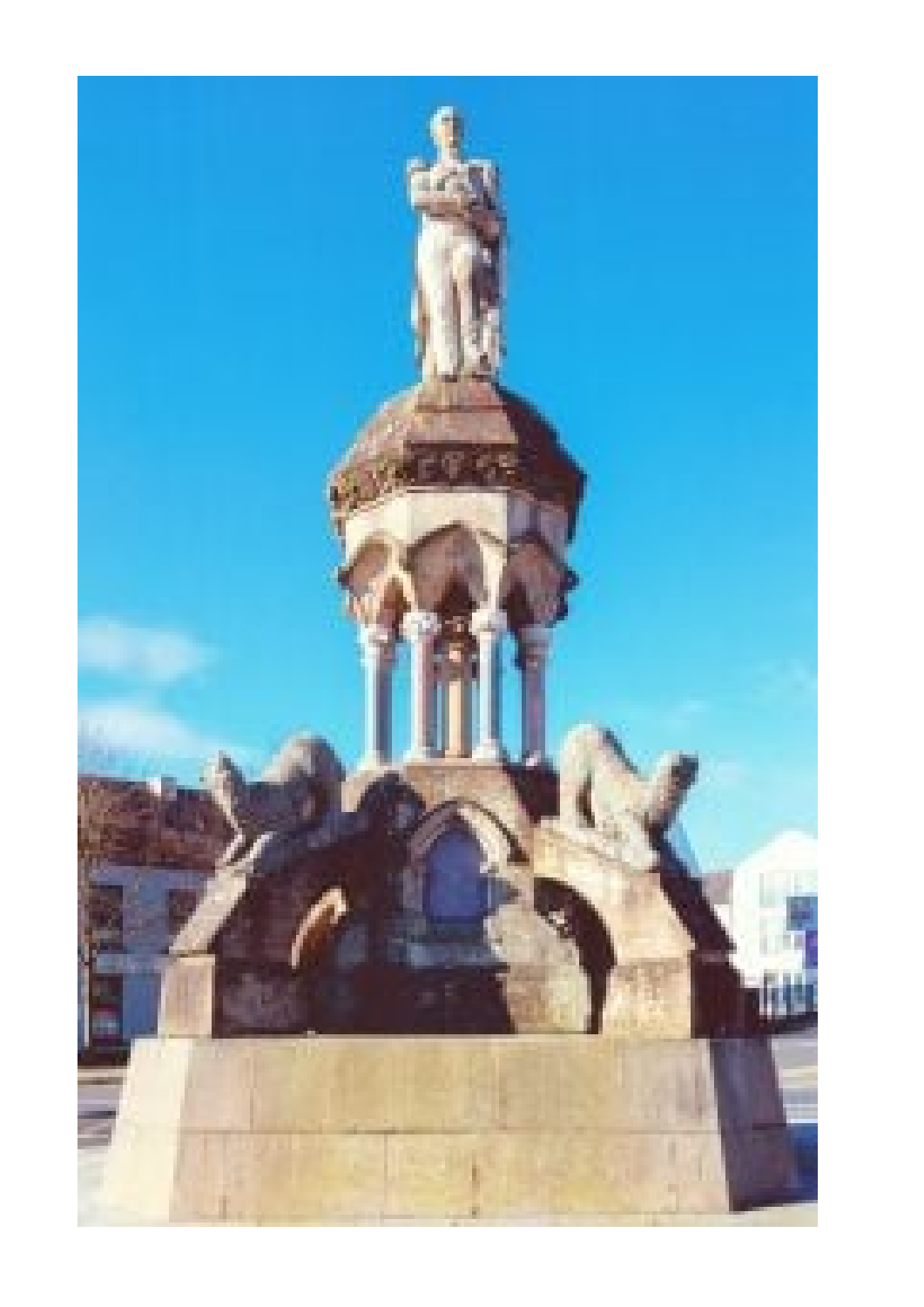Figure 10: Monument in Banbridge, County Down, to Captain Crozier, who perished with Sir John Frankin's entire expedition to the Arctic. The 'polar bears' would appear to be of dubious parentage.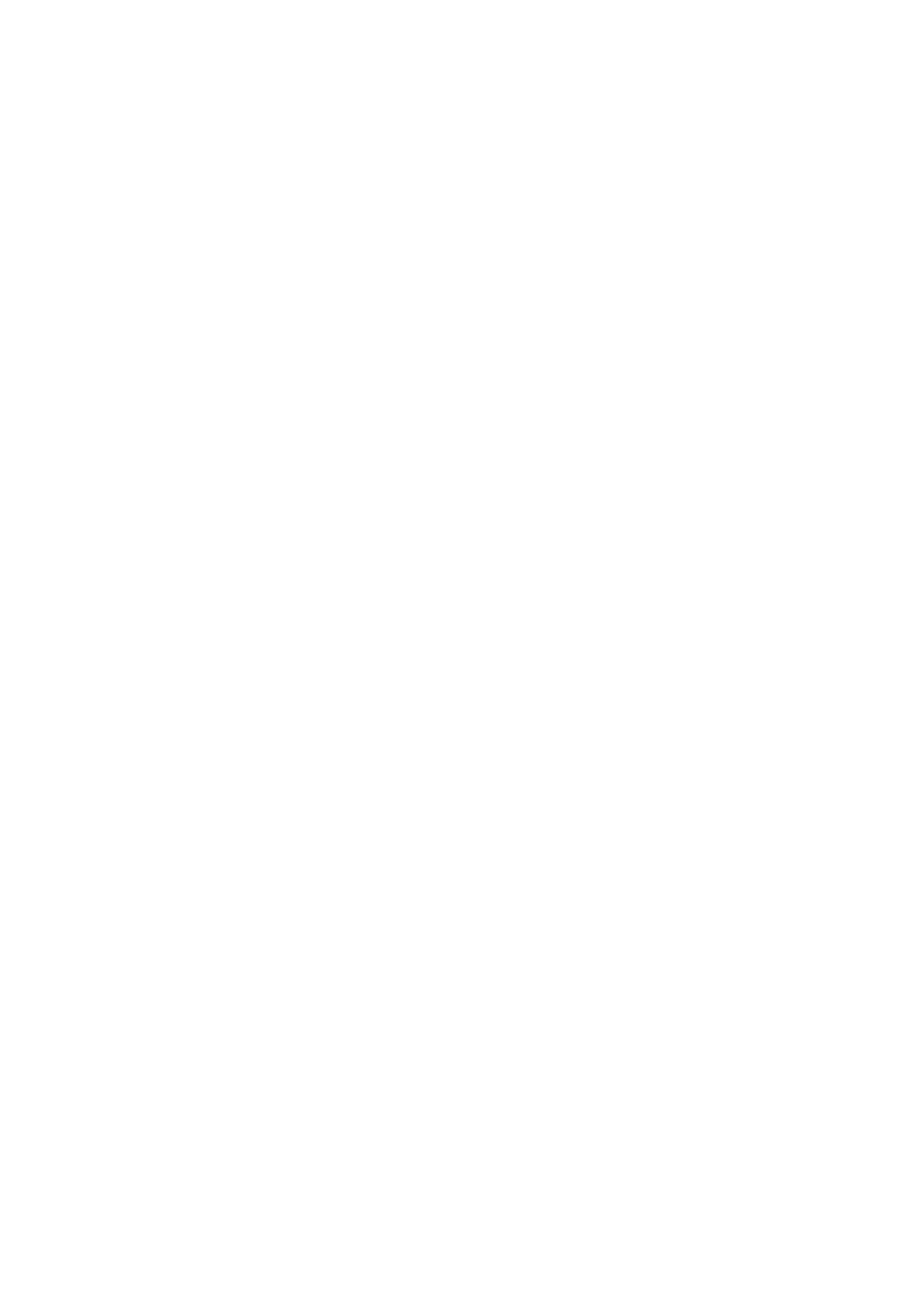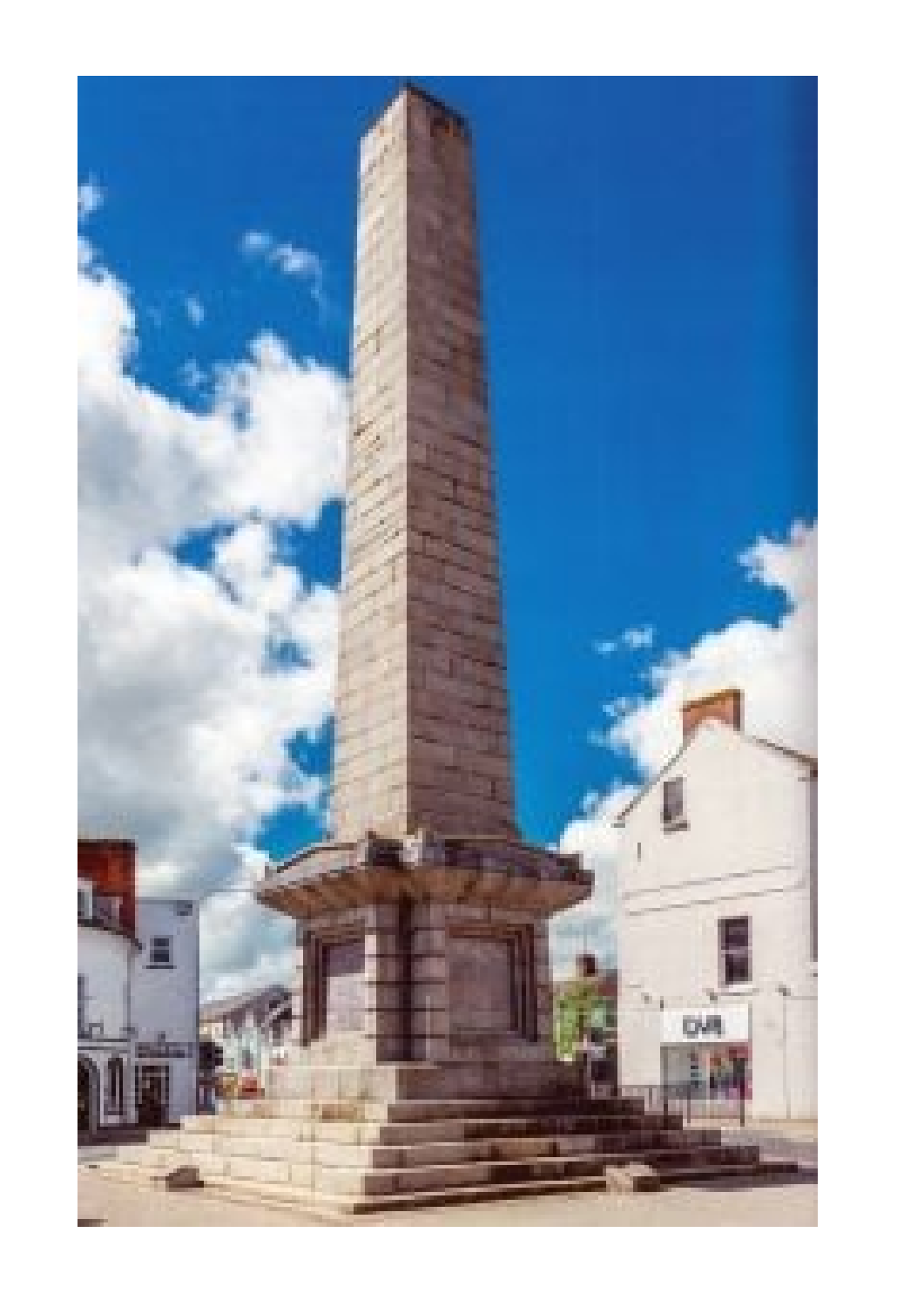Figure 11: Memorial in Monaghan town, County Monaghan, to Lt.- Col Dawson, killed during the Crimean War.



Figure 12: Confident Roman Corinthian temple-front of the Methodist Church, Darling Street, Enniskillen, County Fermanagh (1863-5).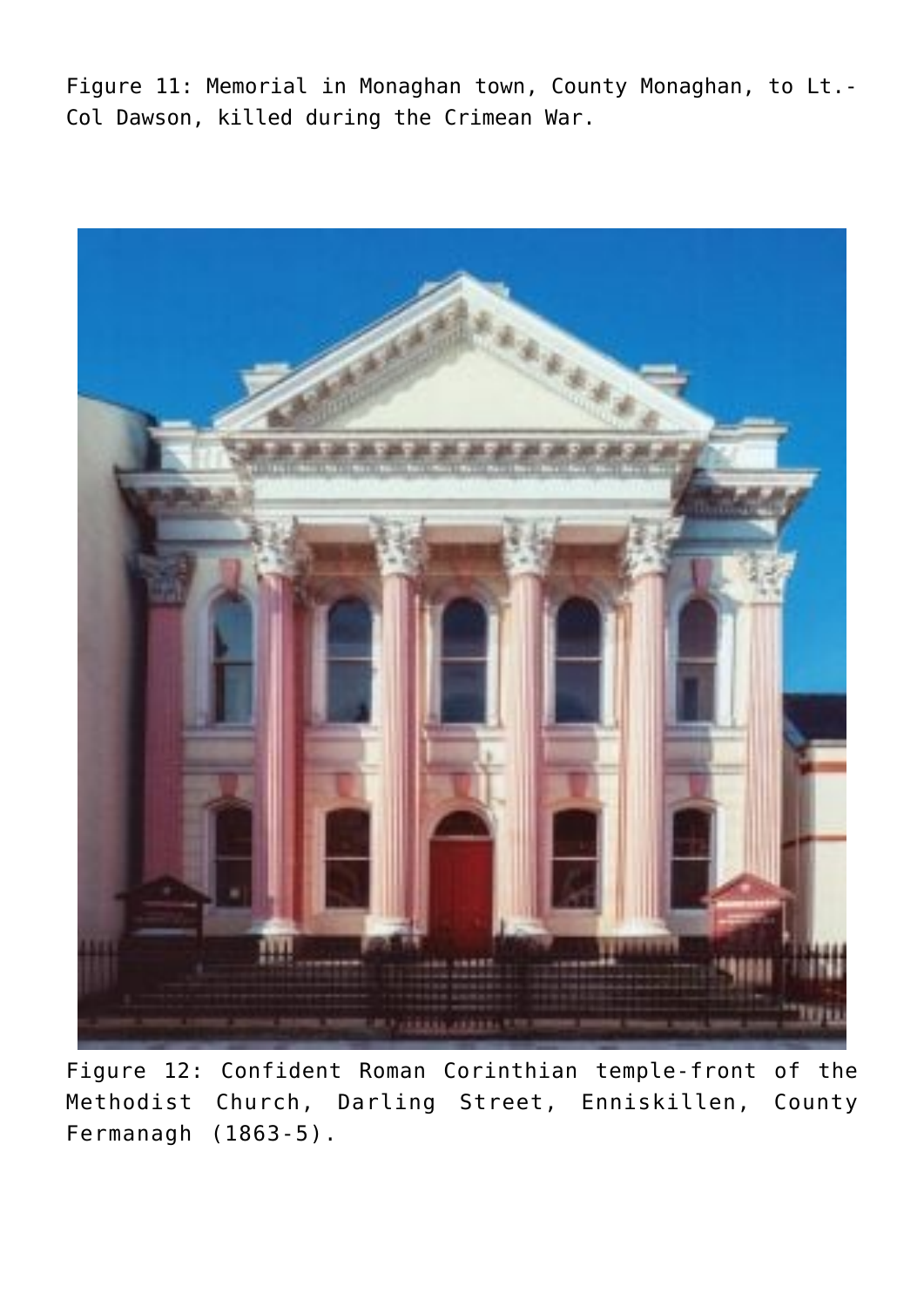

Figure 13: Former gatelodge for Belmont Presbyterian Church, Belfast (1860-1), showing the beautifully considered complex polychrome treatment.

Harron has done the short-lived Barre justice in this wellresearched volume, with many fine photographs taken specially for it by David Bunting, and the book is remarkably good value for money, given its quality.

His His admirable and very handsome book\* celebrates one of the most important architects who made a massive contribution to the built fabric of Victorian Ulster.